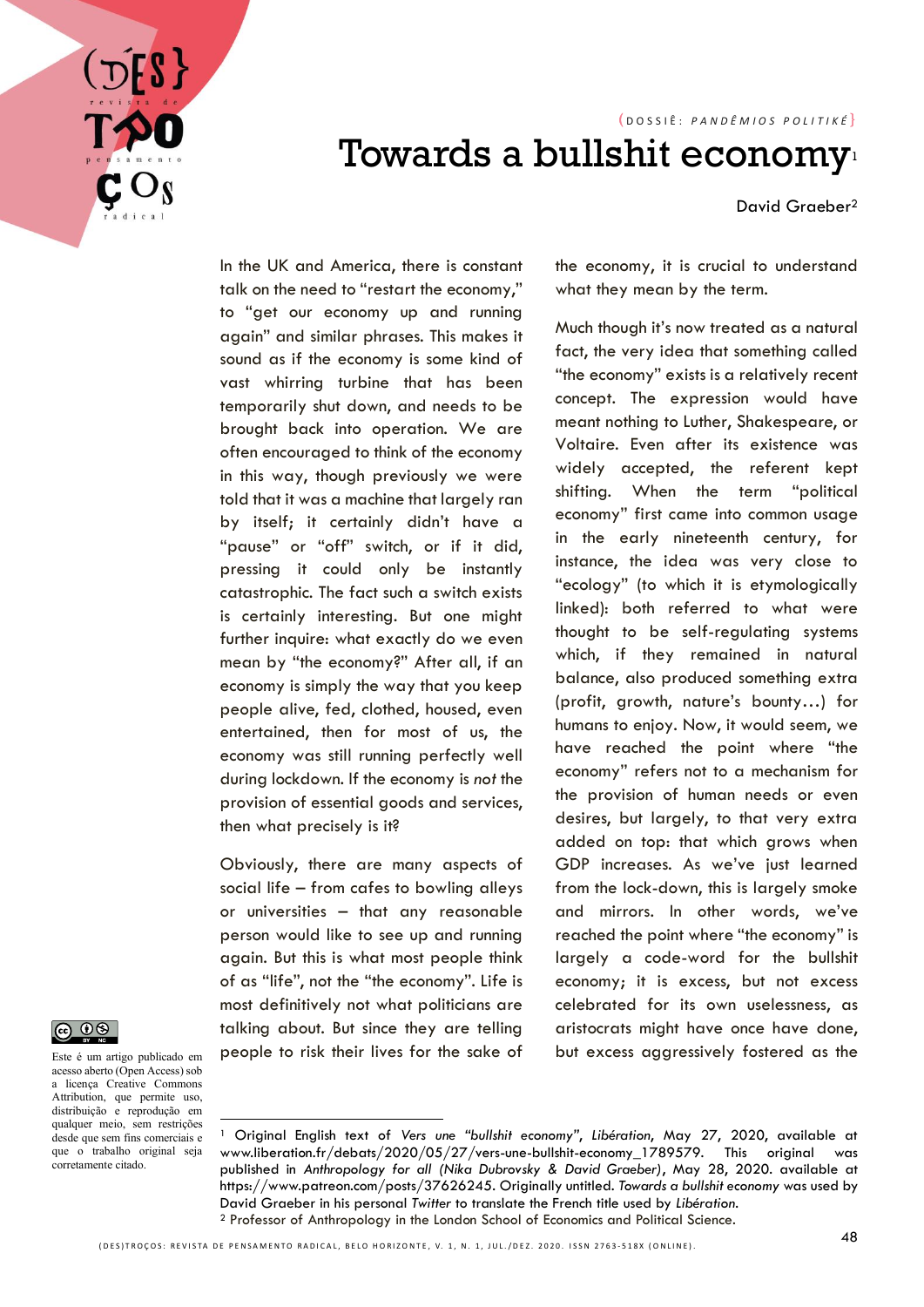realm of necessity, "utility", "productivity" or hard-headed realism.

If nothing else what we are being asked to restart when we restart "the economy" is precisely the bullshit sector, where managers supervise other managers, the world of the PR consultants, telemarketers, brand managers, Strategic Deans and Vice Presidents for Creative Development (and their legions of assistants), school and hospital administrators, those who are paid handsome sums to design the graphics for glossy in-house corporate magazines in firms whose blue-collar staff are sped up, downsized, or forced to perform endless unnecessary paperwork. All those people whose job is ultimately to convince you the existence of their jobs is not insane. In the corporate world, even before the lockdowns, large proportions of workers were already privately convinced they contributed nothing to society. Now almost all of them are working from home, and forced to confront the fact that the meaningful part of their job can be done in perhaps 15 minutes a day, or even, that things that really have to be done at their enterprise (if any) are running rather more smoothly in their absence.

A veil has been lifted. Calls to "get the economy running again" are above all the voices of politicians terrified that if the veil remains lifted too long, it will become impossible to forget what was glimpsed underneath.

It is of importance above all to the political classes because this is ultimately a question of power. All these armies of flunkies, box-tickers, duck-tapers are best conceived, I think, as the contemporary equivalent of feudal retainers. Their existence is the logical consequence of financialization, of a system where corporate profits are

increasingly based not in producing or even marketing anything, but by an alliance of (interlocked, and increasingly indistinguishable) corporate and government bureaucracies designed to produce private debt. To give an example of what this means in practice: an artist friend of mine recently took up mass producing masks, to give away for free to front-line workers. She recently received notice that she would not be allowed to distribute masks, even for free, without applying for a very expensive license. This would in turn normally require borrowing; so the real demand is not just that she commercialize her operation, but that the financial system receive a cut of any future proceeds. Obviously, any system based on simply extracting money will have to redistribute at least a share of the loot to win the loyalty of a certain portion of the population: in this case, the professionalmanagerial classes. Hence the bullshit jobs.

As the crash of 2008 revealed, global financial markets are basically just ways of speculating on future opportunities for rent extraction. The whole system is ultimately founded on American military power; back in 2003, in fact, Immanuel Wallerstein even suggested that this is what the Washington Consensus of the 90s was ultimately about: a last-ditch attempt by a US empire, panicked by the decline of America's industrial predominance and rapid advance of Europe, East Asian, and the BRICS, to slow down its competitors by insisting on "market reforms" whose principle effect would be to inflict the same ridiculously wasteful system of corporate bureaucracy that existed in America on its competitors. These are the people that men like Donald Trump or Boris Johnson are insisting be put back to work: not the